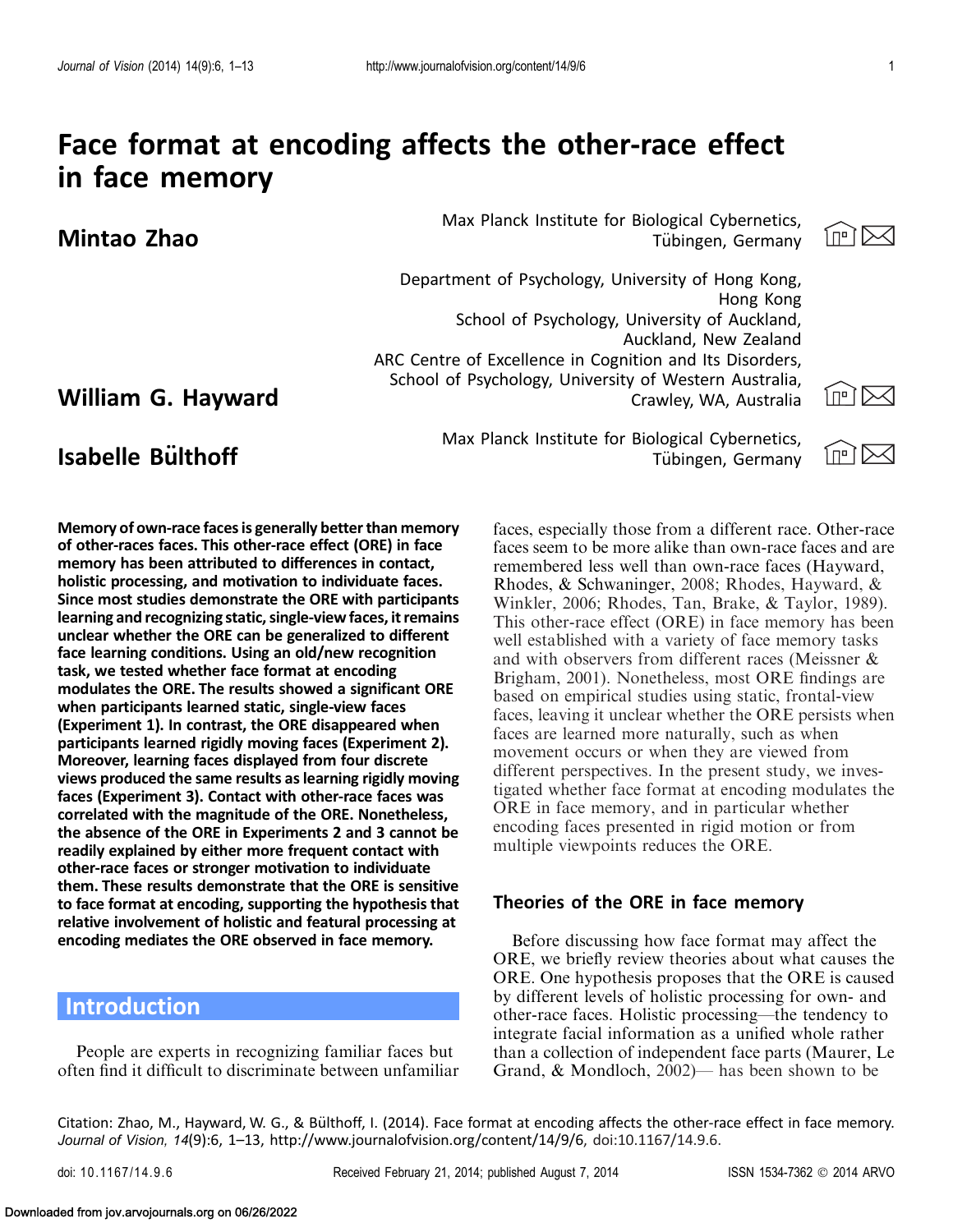stronger for own- than for other-race faces (Michel, Caldara, & Rossion, [2006;](#page-11-0) Michel, Rossion, Han, Chung, & Caldara, [2006](#page-11-0); Tanaka, Kiefer, & Bukach, [2004;](#page-11-0) but see Hayward, Crookes, & Rhodes, [2013\)](#page-10-0). Given that face memory ability is closely linked to holistic processing (DeGutis, Wilmer, Mercado, & Cohan, [2013](#page-10-0); Richler, Cheung, & Gauthier, [2011](#page-11-0)), stronger holistic processing for own- than other-race faces would predict an ORE in face memory (DeGutis, Mercado, Wilmer, & Rosenblatt, [2013](#page-10-0)). Nonetheless, few studies have investigated this holistic processing hypothesis by directly manipulating the engagement of holistic processing at encoding. A reduction of the ORE has been observed in previous face inversion studies (e.g., Rhodes et al., [1989](#page-11-0)), but there is an ongoing debate as to whether face inversion disrupts holistic processing or simply leads to an overall inefficiency in face processing (McKone & Yovel, [2009](#page-11-0); Rossion, [2008](#page-11-0); Sekuler, Gaspar, Gold, & Bennett, [2004\)](#page-11-0). Therefore, direct evidence for a causal relation

(Hayward et al., [2013\)](#page-10-0). Other researchers have attributed the ORE to different ways of face processing for own-race and other-race faces. As elaborated by Hugenberg, Young, Bernstein, and Sacco [\(2010](#page-10-0)), people spontaneously attend to identity-diagnostic information for own-race faces (e.g., shape of face features and spatial relations). In contrast, for other-race faces, people automatically attend to the features (e.g., skin color) that signify the racial category of faces (i.e., other-race faces; Levin, [2000\)](#page-11-0), but are less likely to encode individuating information. The categorization of other-race faces without individuating face identities may impair their later recognition, resulting in an ORE. This categorization-individuation hypothesis echoes Valentine's ([1991\)](#page-11-0) proposal that other-race faces are represented more densely in "face space" than own-race faces, making them perceptually homogeneous. Consistent with this hypothesis, the ORE can be reduced or eliminated by directly asking participants to individuate other-race faces (Hugenberg, Miller, & Claypool, [2007;](#page-10-0) Tanaka & Pierce, [2009\)](#page-11-0). However, the hypothesis cannot readily account for findings of other studies (e.g., Rhodes, Lie, Ewing, Evangelista, & Tanaka, [2010;](#page-11-0) see also Rhodes, Locke, Ewing, & Evangelista, [2009\)](#page-11-0).

between holistic processing and ORE remains weak

Different levels of contact with own- and other-race faces also contribute to the ORE. Inferior memory of other-race faces may be due to the lack of expertise in differentiating those faces (Brigham & Malpass, [1985;](#page-10-0) Hancock & Rhodes, [2008](#page-10-0); Rhodes, Ewing, et al., [2009](#page-11-0)). Consistent with this contact hypothesis, enhanced contact or training with other-race faces can reduce or even reverse the ORE (McKone, Brewer, MacPherson, Rhodes, & Hayward, [2007](#page-11-0); Sangrigoli, Pallier, Argenti,

Ventureyra, & de Schonen, [2005](#page-11-0)). Rhodes and colleagues (Hancock & Rhodes, [2008](#page-10-0); Rhodes, Ewing, et al., [2009\)](#page-11-0) also demonstrate that people with more frequent other-race contact tend to exhibit a smaller ORE. Note that mere passive contact with other-race faces without actively discriminating them may not enhance the ability to recognize those faces (see also Yovel et al., [2012](#page-12-0)). That is, the quality, not the quantity, of contact with other-race faces modulates the ORE (Bukach, Cottle, Ubiwa, & Miller, [2012\)](#page-10-0).

These theoretical accounts of ORE are not mutually exclusive. Frequent other-race contact may modulate the motivation to individuate other-race faces. Higher motivation for face individuation may also lead to enhanced holistic processing. None of these theories claim that the ORE is due solely to a single process. Each hypothesis has difficulty in readily accounting for all existing empirical findings (Hayward et al., [2013](#page-10-0); Meissner & Brigham, [2001;](#page-11-0) Rhodes et al., [2010\)](#page-11-0), suggesting that the ORE might be mediated by a diversity of underlying mechanisms.

#### ORE and face format at encoding

As pointed out by Meissner and Brigham ([2001,](#page-11-0) p. 5), most of the ORE studies reviewed in the foregoing used static, single-view photographs. Therefore, little is known about whether learning faces shown in motion or from different viewpoints might change the ORE. Using staged person interactions in a real-life scenario (i.e., buying cigarettes from a clerk in a grocery store), earlier field studies observed an ORE in face identification (Platz & Hosch, [1988](#page-11-0); Wright, Boyd, & Tredoux, [2001](#page-12-0); but see Brigham, Maass, Snyder, & Spaulding, [1982\)](#page-10-0). These results suggest that the ORE might persist for real-life faces. However, these studies cannot tell whether faces that are learned in real-life situations are different from those learned as static face images, or how this change of learning may modify the ORE.

Butcher, Lander, Fang, and Costen ([2011\)](#page-10-0) recently examined the influence of elastic motion (i.e., speaking) on memory of both own-race and other-race faces. They showed participants either video sequences or single static face images during learning and then asked them to discriminate these faces from novel, unseen faces at test. Participants showed better memory when they learned moving faces than when they learned static faces. Moreover, there was an overall ORE across learning formats, suggesting that elastic facial motion does not eliminate the ORE. However, caution is needed in interpreting these data. The study only tested Caucasian participants and used face race as a betweenparticipant factor, so the main effect of face race might be due to differences between participants or between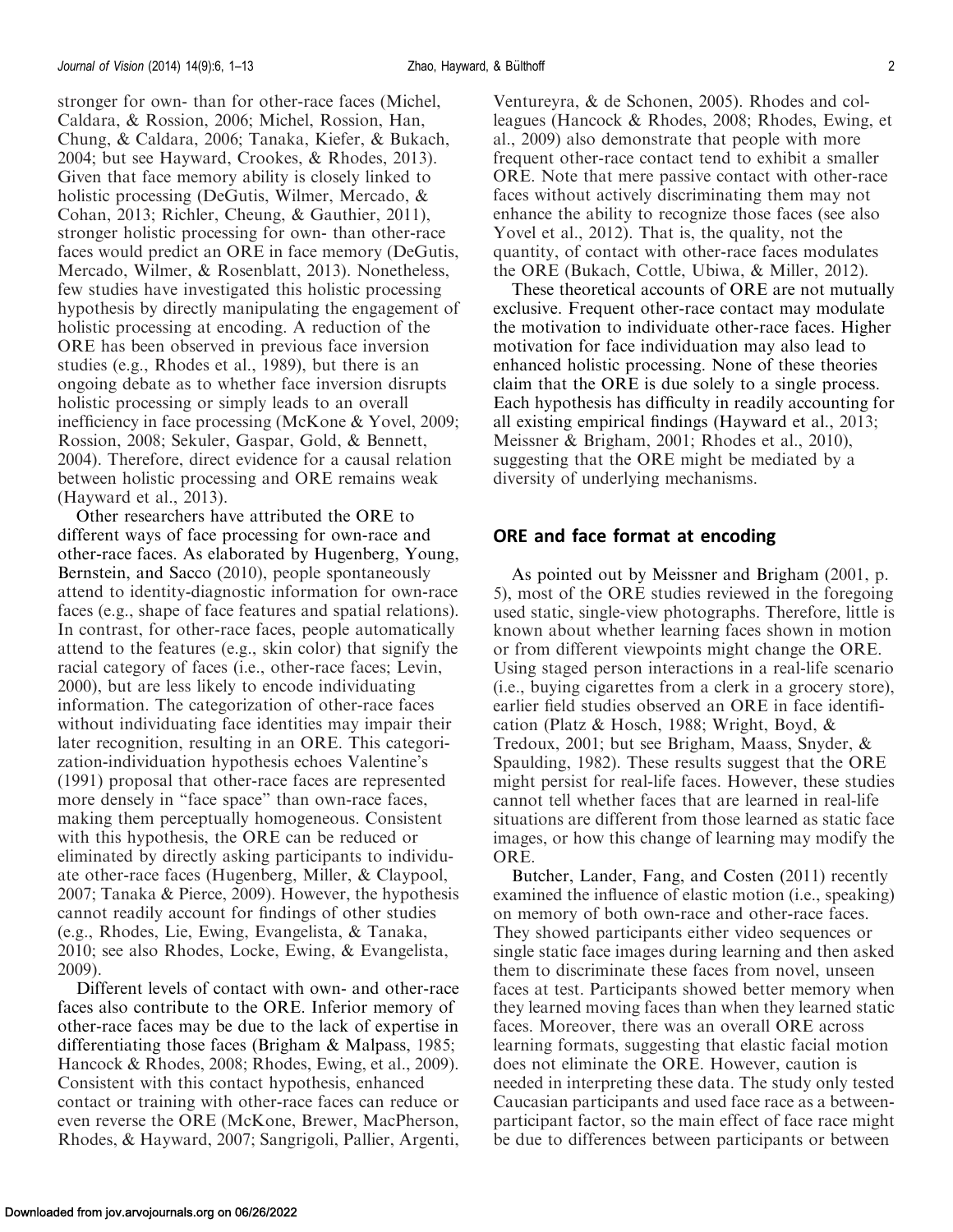face stimuli used in own-race and other-race conditions.

Whether learning rigidly moving faces reduces or enlarges the ORE has not yet been directly investigated. Unlike elastic motion that provides mainly additional idiosyncratic movement information about face identity, rigid motion (e.g., rotation) conveys 3-D face shape information from motion. Previous studies have shown that elastic and rigid motion have different influences on face processing (de la Rosa, Giese, Bülthoff,  $& Curio, 2013$  $& Curio, 2013$ ; Lander  $& Bruce, 2003$  $& Bruce, 2003$ ; O'Toole, Roark, & Abdi, [2002](#page-11-0)), so the influence of elastic and rigid motion on the ORE may differ too.

How may learning rigidly moving faces modulate the ORE? Xiao, Quinn, Ge, and Lee ([2012](#page-12-0)) have demonstrated that the presence of rigid facial motion enhances feature-based face processing. They found no composite face effect (Young, Hellawell, & Hay, [1987\)](#page-12-0)—a hallmark effect of holistic processing—when faces were moving rigidly. This result suggests that rigidly moving faces are processed in a feature-based manner (i.e., less holistically). This feature-based face encoding, according to the holistic processing hypothesis, would impair memory of own-race faces more than other-race faces. First, own-race faces are processed more holistically than other-race faces, and this other-race difference in holistic processing is assumed to be the underlying mechanism of the ORE (DeGutis, Mercado, et al., [2013;](#page-10-0) Michel, Caldara, et al., [2006;](#page-11-0) Michel, Rossion, et al., [2006](#page-11-0); Tanaka et al., [2004\)](#page-11-0). Second, it has long been assumed that other-race faces tend to be processed in a more analytical way (Nakabayashi, Lloyd-Jones, Butcher, & Liu, [2012](#page-11-0); Rhodes et al., [1989](#page-11-0); Tanaka et al., [2004\)](#page-11-0). Therefore, if rigid motion disrupts holistic processing or enhances featural processing, it should reduce the ORE by impairing own-race face recognition and/or improving other-race face recognition.

Information available from faces that are presented from multiple views (hereafter labeled as multiview faces) is similar to that available from rigidly moving faces (Christie & Bruce, [1998](#page-10-0); Lander & Bruce, [2003](#page-11-0)). Nevertheless, multiview faces contain no facial motion information, thereby providing a control condition to test whether rigid facial motion per se or multiple face views actually influence the ORE. If presenting faces from different viewpoints enhances feature processing and/or attenuates holistic processing, as has been demonstrated in rigidly moving faces, the ORE might be reduced in learning multiview faces. Xiao et al. ([2012\)](#page-12-0) suggest that feature-based face processing may be enhanced for multiview faces if multiple face views are presented with a short interstimulus interval (ISI; e.g., less than 300 ms) and in a coherent order (e.g., following natural frame sequences). Under these conditions, learning multiview faces may reduce the

ORE in the same way as encoding rigidly moving faces. Therefore, according to the holistic processing hypothesis, the ORE following study of moving and multiview faces should differ from that observed with static, single-view faces.

#### The present study

We investigated whether and, if so, how face format at encoding might modulate the ORE in face memory. Specifically, we asked whether learning faces shown in rigid motion or displayed from multiple viewpoints reduces the ORE. To lay a baseline, in Experiment 1 we tested whether learning single-view faces leads to an ORE. To encourage participants to use face identification and avoid pattern matching during the task, face views were changed between learning and test. We used a standard old/new recognition task, in which participants learned a number of faces and then discriminated the learned ("old") faces from unlearned ("new") faces. Participants performed the task for own-race faces and for other-race faces separately. Both male and female faces were included to ascertain the generality of the ORE across face gender, which was often overlooked in prior studies.

Experiment 2 examined whether learning rigidly moving faces reduces the ORE. Participants encoded the same set of faces as that in Experiment 1, but the faces were shown in rigid motion (i.e., yaw rotation from left to right  $45^{\circ}$  view back and forth). Experiment 3 tested whether learning multiview faces has the same effect on ORE as learning rigidly moving faces. We showed four discrete face views for each face (i.e., left  $45^\circ$ , left  $15^\circ$ , right  $15^\circ$ , and right  $45^\circ$  views), with each view displayed for 2 s followed by a 250-ms blank screen. We used the natural order of these views (e.g., from left to right) rather than a randomized order. This manipulation was aimed to prevent participants from perceiving apparent motion, while feature-based face processing was still possible (Xiao et al., [2012](#page-12-0)). The total presentation time for each face was 8 s across encoding formats. Comparison of the magnitude of the ORE across different encoding formats should reveal whether and how they modulate the ORE.

Establishing the effect of encoding format on ORE will give insights into the underlying mechanism of the ORE. As participants' experience with other-race persons was not manipulated, the contact hypothesis would predict the same ORE whether faces were presented from a single view, from multiple views, or in rigid motion. Alternatively, if the ORE is completely determined by social categorization or motivation to individuate faces, we would still expect the same pattern of ORE across experiments, because face formats at encoding should not alter these socio-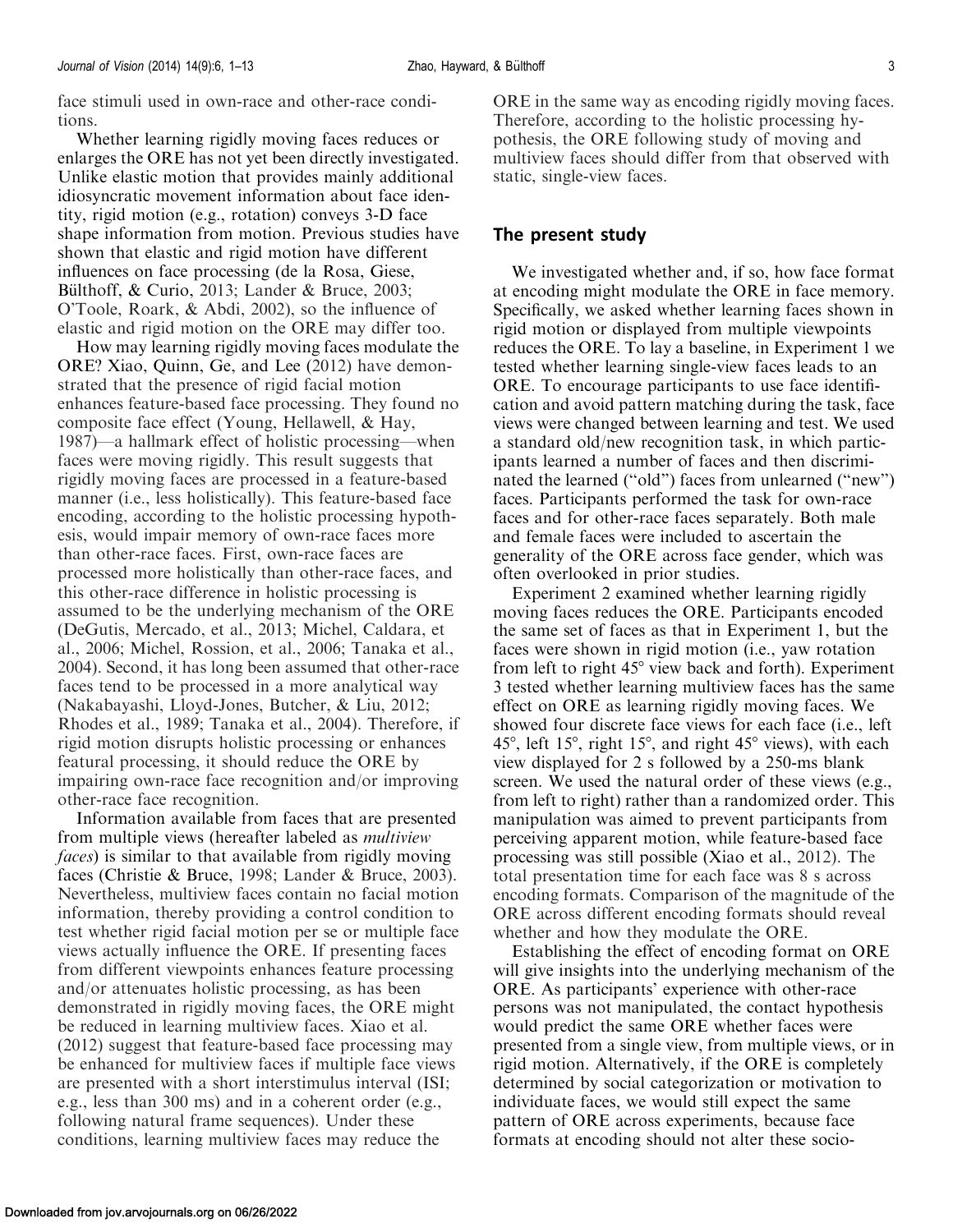<span id="page-3-0"></span>

Figure 1. Examples of different views of one sample face (front view is not shown here).

cognitive factors. The holistic processing hypothesis, however, predicts a reduction of the ORE when participants learn rigidly moving faces or multiple face views, since these learning conditions are assumed to enhance featural encoding and/or reduce holistic processing.

# General methods

#### **Participants**

A total of 144 participants took part in the three experiments. Each experiment had a different group of 24 Caucasian and 24 Asian participants. Caucasian participants (39 female and 33 male, mean age  $= 28$ ,  $SD = 8$ ) were tested at the Max Planck Institute for Biological Cybernetics, and Asian participants (36 each female and male, mean age = 23,  $SD = 5$ ) were tested at the University of Hong Kong. Most of the Caucasian participants had lived most of their lives in Germany, and all Asian participants lived in Hong Kong or mainland China. All participants were naïve to the purpose of the study. The study was approved by the local institutional review board, and signed consent forms were obtained from each participant before the experiment.

#### Stimuli

#### Face stimuli

Stimuli were created using the face database of the Max Planck Institute for Biological Cybernetics [\(http://](http://faces.kyb.tuebingen.mpg.de) [faces.kyb.tuebingen.mpg.de;](http://faces.kyb.tuebingen.mpg.de) Blanz & Vetter, [1999\)](#page-10-0). We used 24 faces in each of the following four categories: female Asian, male Asian, female Caucasian, and male Caucasian. The faces in the database were 3-D face laser scans of real people's faces. By changing the position of a virtual camera in the 3-D space accordingly, we could render these faces from different viewpoints. For each of the 96 faces, we created images of 19 face views, ranging from left  $45^{\circ}$  to right  $45^{\circ}$  view in steps of  $5^\circ$  (Figure 1). All faces images showed a neutral expression and showed the face and part of the neck below the chin. The face stimuli were rendered in gray scale and were presented on a neutral gray background (450  $\times$  450 pixels). The average size of individual face images was  $260 \times 376$  pixels and subtended  $6.7^{\circ} \times 9.7^{\circ}$  in visual angle.

#### Other-race contact questionnaire

The questionnaire was modified from the one used by Walker and Hewstone [\(2006\)](#page-12-0). It consists of five statements that describe how often one meets and interacts with other-race people (''I often see East Asian/Caucasian people," "I spend a lot of my free time doing things with East Asian/Caucasian people,'' ''I have many friends that come from East Asian/ Western European countries," "I often go round to the houses of East Asian/Caucasian people," and "I often meet with East Asian/Caucasian people at my house''). Participants indicated their agreement with each statement on a 6-point scale ranging from 1 (very strongly disagree) to 6 (very strongly agree).

#### Procedure

All stimuli were displayed on a 22-in. LCD screen and participants were seated about 60 cm away. Each participant performed four blocks of the old/new recognition task, one for each of the four face categories (e.g., male Asian faces). The order of these four blocks was counterbalanced across participants, with the constraint that faces of the same race were tested successively. In each block, participants first learned 12 faces and were instructed to memorize those faces for a later recognition test. For each participant, the 12 target faces were randomly selected from the 24 faces for that block (e.g., male Asian faces). When participants learned all 12 target faces, their memory for those faces was immediately tested with 24 faces (12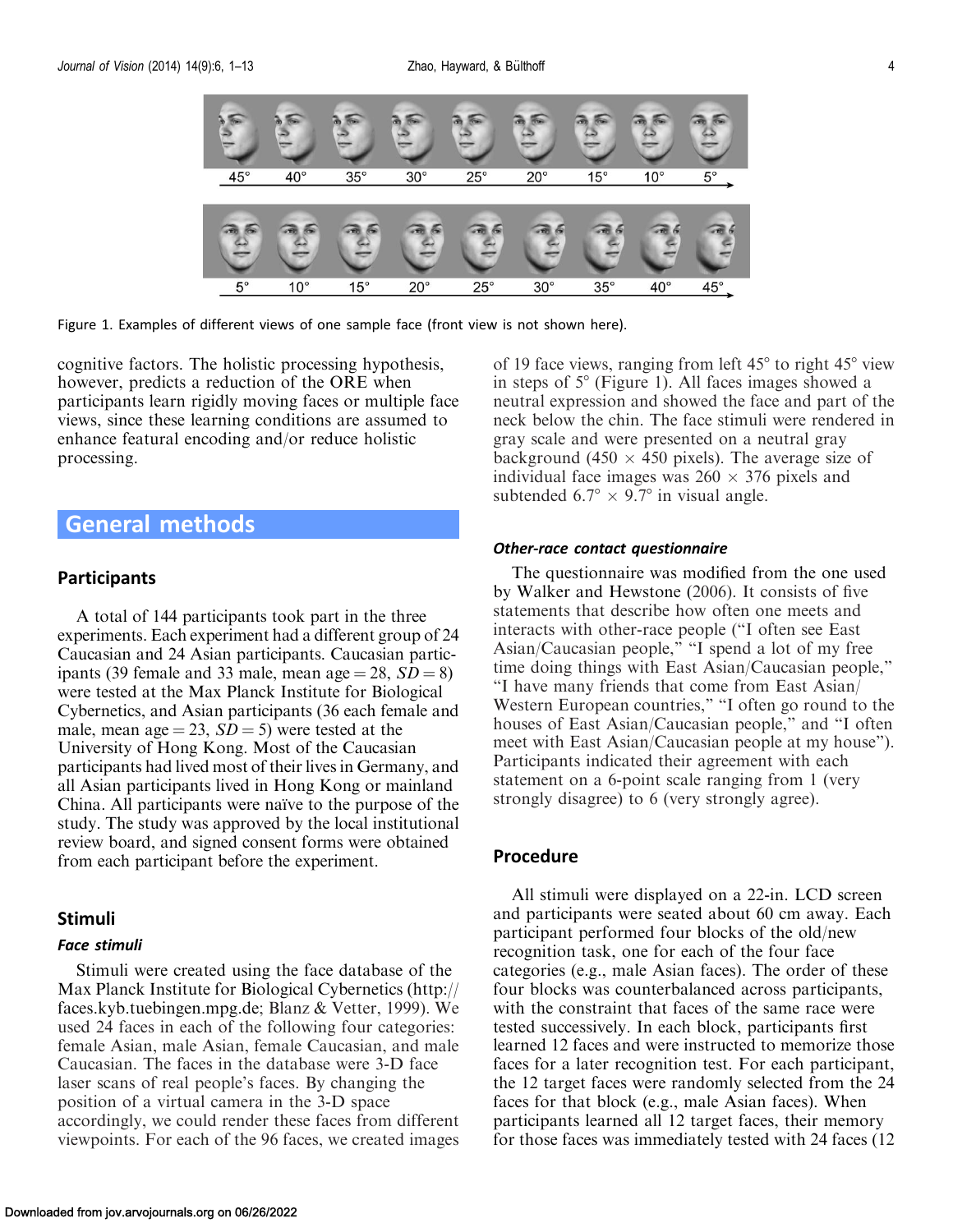



old and 12 new). At test, each face was displayed until a response was made. Participants were asked to press one button if they learned the face during the learning stage (i.e., old) and to press another button if the face was completely new. They were instructed to respond as accurately as possible without spending too much time on a single trial.

This procedure was identical for all three experiments except that faces were shown in different formats during learning. In Experiment 1, participants learned static, single-view faces (either left  $15^{\circ}$  or right  $15^{\circ}$  view, see [Figure 1](#page-3-0)). Each face was displayed for 8 s, with an intertrial interval of 1 s. In Experiment 2, faces were rotating back and forth from left to right  $45^{\circ}$  views for 8 s. The apparent rigid motion was induced by a rapid sequential presentation of 18 face views from left to right  $45^{\circ}$  view in steps of  $5^{\circ}$  (excluding the front,  $0^{\circ}$  view) and then in reverse order (i.e., rotating from right to left  $45^\circ$ view). These image sequences were presented twice. Each face view appeared for 112 ms before being replaced immediately by the next view, resulting in a total presentation time of about 8 s (112 ms  $\times$  18 views  $\times$  2 orders  $\times$  2 repetitions = 8.064 s). In Experiment 3, only four discrete viewpoints were presented during learning (in order: left  $45^{\circ}$ , left  $15^{\circ}$ , right  $15^{\circ}$ , and right  $45^{\circ}$ ), each displayed for 2 s with an ISI of 250 ms of blank screen. The test faces were always shown in front view, which had not been shown during learning, so participants never saw identical face images between learning and test. At the end of the experiment, participants completed the other-race contact questionnaire.

# Results and discussion

Recognition performance was measured as  $d'$ , which was calculated using hit and false alarm rates in each

condition (Snodgrass & Corwin, [1988\)](#page-11-0). The  $d'$  data were submitted to a 2 (observer: Asian vs. Caucasian)  $\times$  2 (face race: own race vs. other race)  $\times$  2 (face gender: male vs. female) mixed repeated-measures ANOVA, with face race and gender as withinparticipant factors and observer as a between-participant factor. We report all results that reached statistical significance ( $\alpha = 0.05$ ) and report mean data with standard errors (i.e.,  $M \pm SE$ ). We report partial etasquare  $(\eta_p^2)$  as an index of effect size, with values of 0.01, 0.06, and 0.14 representing small, medium, and large effect sizes, respectively (Cohen, [1988\)](#page-10-0).

### Experiment 1: Encoding single-view faces elicited the ORE

Experiment 1 tested whether learning static, singleview faces elicits the ORE. Participants learned faces that depicted either a left or right  $15^{\circ}$  view and then made old/new judgments for these learned faces as well as novel, unlearned faces. All test faces were shown in front view (i.e.,  $0^{\circ}$ ). The viewpoint change between encoding and test faces was aimed at minimizing image matching strategies for both own- and other-race faces.

Figure 2 shows mean  $d'$  values as a function of face race, face gender, and observer. There was a significant main effect of face race,  $F(1, 46) = 15.17$ ,  $MSE = 0.21$ , p  $<$  0.001,  $\eta_p^2 = 0.25$ , indicating consistent better recognition performance for own-race faces than otherrace faces (1.29  $\pm$  0.08 vs. 1.03  $\pm$  0.07). The interactions between face race and face gender,  $F(1, 46)$  $= 0.19$ ,  $MSE = 0.41$ ,  $p = 0.67$ ,  $\eta_p^2 < 0.01$ , and between face race and observer,  $F(1, 46) = 1.21$ ,  $MSE = 0.21$ ,  $p =$ 0.28,  $\eta_p^2 = 0.03$ , were not significant. Separate ANOVAs (face race  $\times$  face gender) were conducted for data from Caucasian and Asian participants. We found a significant ORE for Caucasian participants (1.43  $\pm$ 0.11 vs. 1.10  $\pm$  0.10),  $F(1, 23) = 13.17$ ,  $MSE = 0.20$ ,  $p =$ 0.001,  $\eta_p^2 = 0.36$ , and a marginally significant ORE for Asian participants (1.14  $\pm$  0.11 vs. 0.96  $\pm$  0.10),  $F(1,$ 23) = 3.71,  $\overline{MSE}$  = 0.22, p = 0.07,  $\eta_p^2$  = 0.14. Planned contrasts confirmed the significant ORE for all conditions except recognition of male faces by Asian participants,  $t(23) = 0.9$ , one-tailed  $p = 0.19$ , Cohen's d  $= 0.15$ ; all other contrasts,  $t s(23) > 1.85$ ,  $p s < 0.05$ , all Cohen's  $ds > 0.28$ . The smaller ORE in Asian than in Caucasian participants may be due to the fact that they had relatively more other-race contact than did Caucasian participants (see later, under ''Contact with other-race faces was correlated with the ORE'').

Experiment 1 showed an ORE after learning singleview faces, consistent with many previous studies that used the same type of faces (Meissner & Brigham, [2001\)](#page-11-0). The results also directly demonstrate that the ORE survives viewpoint change at recognition. Al-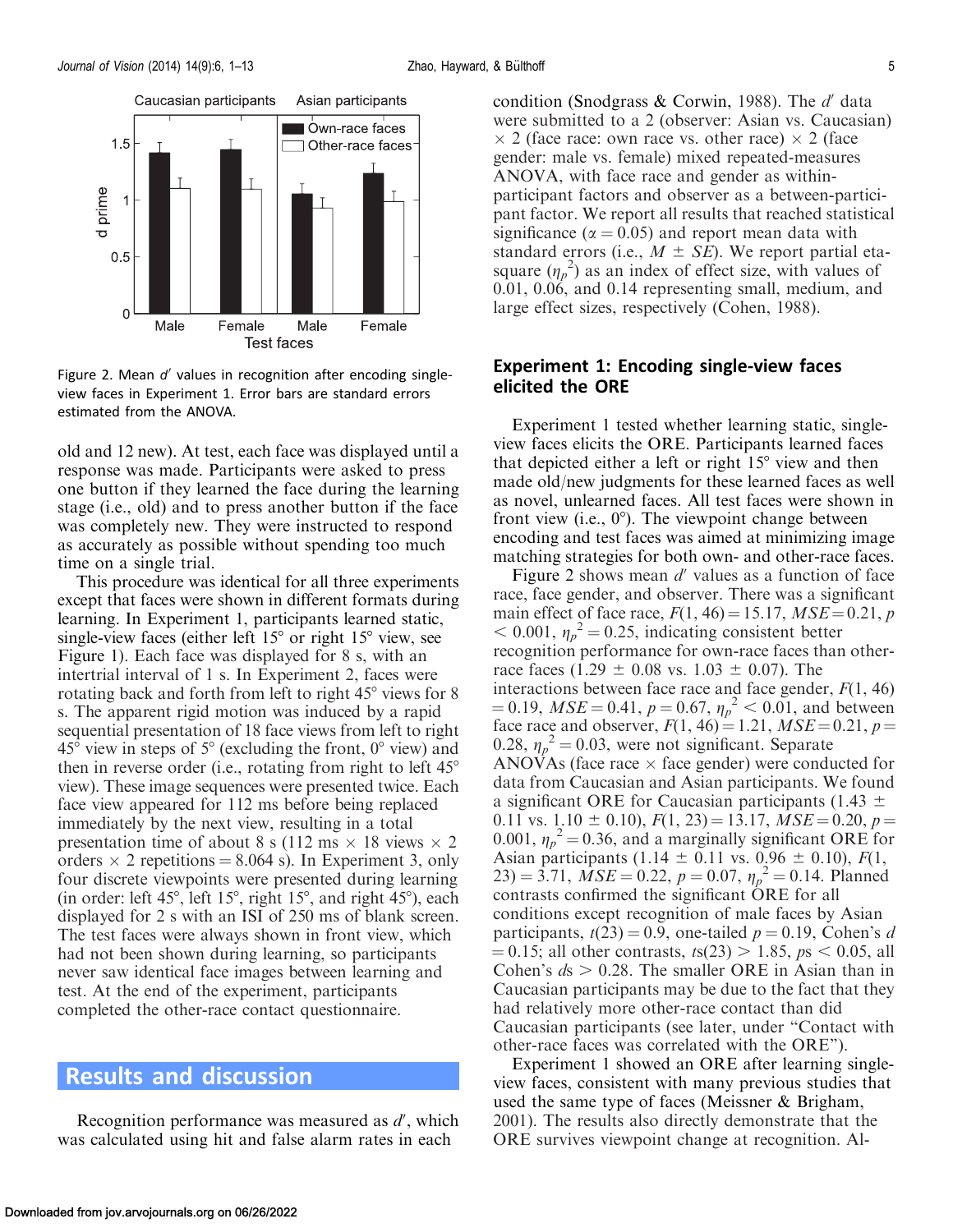

Figure 3. Mean  $d'$  values in recognition after encoding rigidly moving faces in Experiment 2.

though in one condition (Asian participants recognizing male faces) the ORE was not significant, it showed the same pattern as in all other conditions. Furthermore, we found no significant interaction between face gender and face race or any other factors, suggesting that face gender does not significantly modulate the ORE. In the subsequent two experiments, we varied face format at encoding while keeping all other aspects identical to Experiment 1, so any change of the ORE should be attributed to encoding format.

## Experiment 2: Encoding rigidly moving faces eliminated the ORE

Experiment 2 examined whether the ORE observed in Experiment 1 persists when participants learned rigidly moving faces. Participants learned faces that were rotating back and forth between left and right 45° view (with front view skipped). No participants reported that they noticed the gap at the front view. As in Experiment 1, front-view faces were only shown at test to avoid image matching.

Figure 3 plots the mean  $d'$  values as a function of face race, face gender, and observer. In contrast to Experiment 1, we found neither a significant main effect of face race  $(1.03 \pm 0.08 \text{ vs. } 1.01 \pm 0.09)$ ,  $F(1, 46)$  $= 0.01, MSE = 0.27, p = 0.94, \eta_p^2 < 0.01$ , nor significant interactions between face race and face gender, observer, or higher order interactions,  $Fs < 2.60$ ,  $ps >$ 0.11, all  $\eta_p^2$ s  $\leq$  0.05. Planned contrasts revealed equivalent memory performances for own- and otherrace faces in each condition [recognition of female faces by Caucasian participants:  $t(23) = 1.51$ , one-tailed  $p =$ 0.07, Cohen's  $d = 0.32$ ; all other contrasts,  $ts < 0.82$ , ps  $> 0.21$ , all Cohen's  $ds < 0.20$ . Thus, when participants learned rigidly moving faces, the own-race advantage observed in Experiment 1 disappeared. There was also a main effect of face gender,  $F(1, 46) = 4.63$ ,  $MSE =$ 0.25,  $p = 0.04$ ,  $\eta_p^2 = 0.09$ , with an overall better performance for female than for male faces (1.05  $\pm$ 0.09 vs. 0.89  $\pm$  0.09). The main effect of observer was significant,  $F(1, 46) = 7.02$ ,  $MSE = 1.30$ ,  $p = 0.01$ ,  $\eta_p^2 =$ 0.13. Caucasian participants performed better than Asian participants (1.19  $\pm$  0.12 vs. 0.75  $\pm$  0.12).

To directly test whether encoding format modulates the ORE, we combined data from Experiments 1 and 2 and performed a four-way mixed-design ANOVA. Face race and face gender were within-participant factors, and observer and face format were betweenparticipant factors. We found a main effect of face race  $(1.12 \pm 0.06 \text{ vs. } 1.00 \pm 0.06), F(1, 92) = 6.31, MSE =$ 0.24,  $p = 0.01$ ,  $\eta_p^2 = 0.06$ , and a marginally significant effect of encoding format (1.16  $\pm$  0.08 vs. 0.97  $\pm$  0.08),  $F(1, 92) = 3.18, \overline{MSE} = 1.08, p = 0.08, \eta_p^2 = 0.03.$  More importantly, the interaction between these two factors was significant,  $F(1, 92) = 6.90$ ,  $MSE = 0.24$ ,  $p = 0.01$ ,  $\eta_p^2 = 0.07$ . These results confirmed that an ORE was observed when participants learned single-view faces but was absent after learning rigidly moving faces. There was an overall trend of better memory for female than for male faces (1.12  $\pm$  0.06 vs. 1.01  $\pm$  0.06),  $F(1,$  $92) = 3.69, MSE = 0.32, p = 0.06, \eta_p^2 = 0.04.$ 

The results of Experiments 1 and 2 indicate that change of face format affects the processing of ownrace and other-race faces differently. Nonetheless, it remains unclear which types of information embedded in rigid facial motion abolish the ORE. In comparison to single-view faces, rigidly moving faces not only incorporate facial motion but also contain additional face views. To tease apart these two factors, we had participants learn multiview faces in Experiment 3.

### Experiment 3: Encoding multiview faces eliminated the ORE

Experiment 3 investigated whether encoding multiview faces leads to the disappearance of the ORE. Instead of learning rigidly moving faces, participants in Experiment 3 learned faces that were displayed from four discrete viewpoints (in order: left  $45^\circ$ , left  $15^\circ$ , right  $15^{\circ}$ , and right  $45^{\circ}$  views). Each face view was displayed for 2 s, with a 250-ms blank screen inserted in between to prevent participants from perceiving apparent motion. Therefore, multiview and rigidly moving faces were similar in terms of multiple face views and natural presentation order, but they differed in term of facial motion.

[Figure 4](#page-6-0) plots mean  $d'$  values as a function of face race, face gender, and observer. Consistent with Experiment 2, neither the main effect of face race (0.97  $\pm$  0.09 vs. 0.97  $\pm$  0.10),  $F(1, 46) = 0.06$ ,  $MSE = 0.41$ , p  $= 0.80$ ,  $\eta_p^2 < 0.01$ , nor its interactions with face gender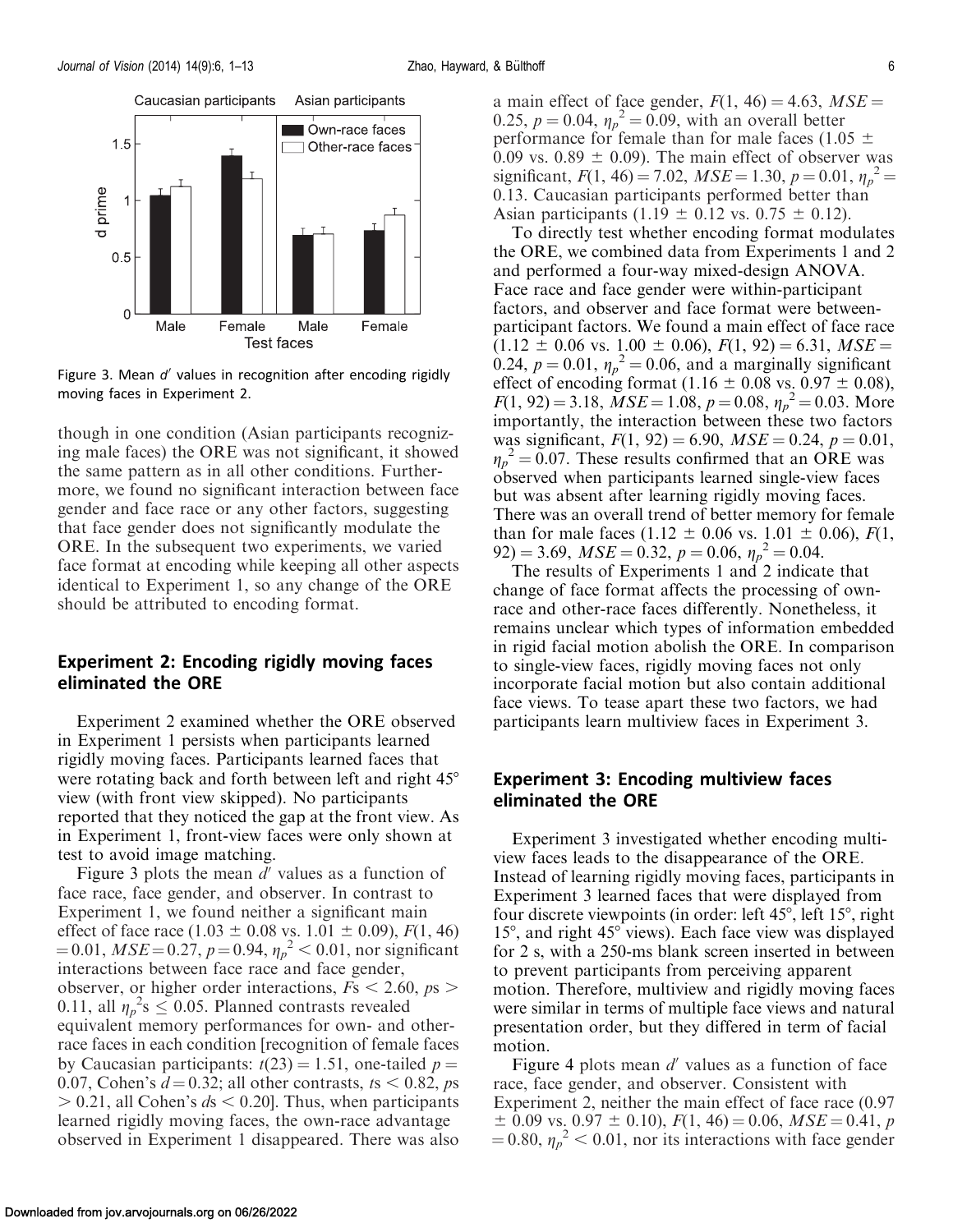<span id="page-6-0"></span>

Figure 4. Mean  $d'$  values in recognition after encoding  $f$  faces as a function of encoding format. multiview faces in Experiment 3.

or observer were significant,  $Fs < 1.30$ ,  $ps > 0.26$ , all  $\eta_p^2$ s < 0.03. Planned contrasts showed no significant ORE in all individual conditions,  $ts < 0.64$ ,  $ps > 0.26$ , all Cohen's  $ds < 0.16$ . These results suggest that presentation of multiple face views in natural order is sufficient to eliminate the ORE.

As in Experiment 2, to statistically confirm that the ORE is sensitive to face format at encoding, we performed the same four-way ANOVA on the combined data from Experiment 1 (encoding single-view faces) and Experiment 3 (encoding multiview faces). We found a significant main effect of face race (1.16  $\pm$ 0.05 vs.  $1.02 \pm 0.06$ ,  $F(1, 92) = 6.11$ ,  $MSE = 0.31$ ,  $p =$ 0.02,  $\eta_p^2 = 0.06$ , and a significant interaction between face race and face encoding format,  $F(1, 92) = 4.26$ ,  $MSE = 0.31$ ,  $p = 0.04$ ,  $\eta_p^2 = 0.04$ . These results confirmed that the significant ORE observed in Experiment 1 was eliminated when participants learned multiview faces. Caucasian participants exhibited overall better performance than Asian participants  $(1.19 \pm 0.07 \text{ vs. } 0.99 \pm 0.07), F(1, 92) = 4.61, MSE =$ 0.90,  $p = 0.03$ ,  $\eta_p^2 = 0.05$ .

To check whether encoding multiview faces and encoding moving faces are functionally equivalent, we performed the same four-way ANOVA for combined data from Experiments 2 and 3. The results showed only a significant main effect of observer  $(1.16 \pm 0.08)$ vs. 0.84  $\pm$  0.08),  $F(1, 92) = 8.72$ ,  $MSE = 1.12$ ,  $p \le$ 0.005,  $\eta_p^2 = 0.09$ , and a marginally significant interaction between face gender and encoding format,  $F(1, 92) = 3.88$ ,  $MSE = 0.28$ ,  $p = 0.05$ ,  $\eta_p^2 = 0.04$ . Thus, encoding multiview faces and rigidly moving faces produced equivalent performance for memory of ownand other-race faces. This result suggests that the encoding process that is shared by learning rigidly moving and multiview faces plays a critical role in eliminating the ORE.



Figure 5. Mean  $d'$  values in recognition of own- and other-race

### Encoding format affected own-race and otherrace faces differently

To examine how the encoding format affects memory of own-race and other-race faces differently, we combined data across the three experiments and performed separate three-way ANOVAs (face gender  $\times$ encoding format  $\times$  observer) on memory performance for own-race and other-race faces. As illustrated in Figure 5, encoding format affected only memory of own-race faces,  $F(2, 138) = 4.50$ ,  $MSE = 0.61$ ,  $p = 0.01$ ,  $\eta_p^2 = 0.06$ , not of other-race faces,  $F(2, 138) = 0.11$ ,  $MSE = 0.72$ ,  $p = 0.89$ ,  $\eta_p^2 < 0.01$ .

For own-race faces, encoding single-view faces resulted in higher memory performance than encoding moving faces,  $F(1, 92) = 7.86$ ,  $MSE = 0.63$ ,  $p < 0.01$ ,  $\eta_p^2$  $= 0.08$ , or encoding multiview faces,  $F(1, 92) = 5.55$ ,  $MSE = 0.57$ ,  $p = 0.02$ ,  $\eta_p^2 = 0.06$ . There was no difference in recognition performance after learning rigidly moving or multiview faces,  $F(1, 92) = 0.32$ , MSE  $= 0.65, p = 0.58, \eta_p^2 < 0.01$ . In contrast, memories of other-race faces were equivalent across different encoding formats,  $Fs < 0.23$ ,  $ps > 0.63$ , all  $\eta_p^2 s < 0.01$ . Caucasian participants showed better performance than Asian participants for both own-race and otherrace faces,  $\dot{F}_s > 5.70$ ,  $p_s < 0.02$ , all  $\eta_p^2 s > 0.04$ , but none of the interactions involving the observer factor ere significant,  $Fs < 1.15$ ,  $ps > 0.24$ , all  $\eta_p^2 s \le 0.02$ .

We further examined whether encoding format similarly affects hit and false alarm rates in recognizing own- and other-race faces. For hit rates [\(Figure 6](#page-7-0), upper panel), a main effect of encoding format was observed for both own-race faces,  $F(2, 138) = 8.53$ ,  $MSE = 0.04$ ,  $p = 0.0003$ ,  $\eta_p^2 = 0.11$ , and other-race faces,  $F(2, 138) = 7.16$ ,  $\overrightarrow{MSE} = 0.05$ ,  $p = 0.001$ ,  $\eta_p^2 =$ 0.09. For faces of both races, hit rates were higher following study of single-view faces than following study of either rigidly moving faces,  $Fs > 14.77$ ,  $ps \le$ 0.0002, both  $\eta_p^2 \ge 0$ . 14, or multiview faces,  $Fs > 6.58$ ,  $ps \le 0.01$ , all  $\eta_p^2 s \ge 0.07$ . For false alarm rates [\(Figure](#page-7-0)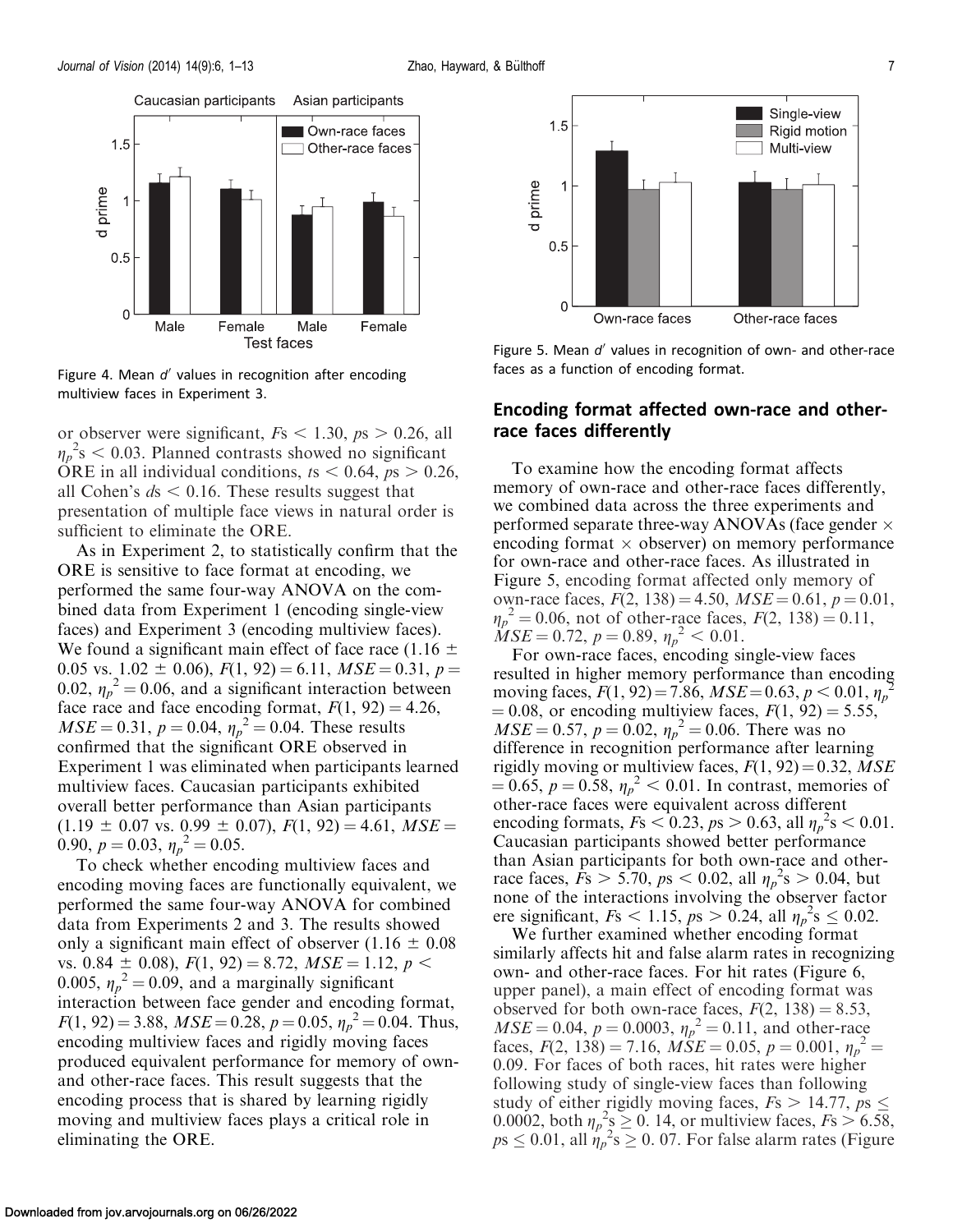<span id="page-7-0"></span>

Figure 6. Mean hit (upper) and false alarm rates (lower) in recognition of own- and other-race faces as a function of encoding format.

6, lower panel), influence of encoding format was only observed for other-race faces,  $F(2, 138) = 4.36$ ,  $MSE =$ 0.04,  $p = 0.01$ ,  $\eta_p^2 = 0.06$ , with higher false alarm rates following study of single-view faces than following study of moving or multiview faces,  $Fs > 4.94$ ,  $ps \le$ 0.03, all  $\eta_p^2 s \ge 0$ . 05. In contrast, false alarm rates in recognizing own-race faces were the same across different encoding formats,  $F(2, 138) = 0.11$ ,  $MSE =$ 0.04,  $p = 0.89$ ,  $\eta_p^2 < 0.01$ . Taken together, in comparison to learning single-view faces, study of rigidly moving or multiview faces decreased hit but not false alarm rates in recognizing own-race faces, resulting in a lower sensitivity  $(d')$ . In contrast, for recognition of other-race faces, both hit and false alarm rates were reduced after learning rigidly moving or multiview faces, leading to an unchanged sensitivity across encoding format. Therefore, the elimination of ORE was due to different influences of encoding format on hit and false alarm rates in recognizing ownand other-race faces.

# Contact with other-race faces was correlated with the ORE

To examine whether the ORE is associated with contact with other-race faces, we correlated the magnitude of ORE with the scores of interracial contact acquired from the questionnaire. As shown in Figure 7, there was a significant correlation between the



Figure 7. Correlation between other-race effect in recognition and scores of contact with other-race faces.  $CI = 95\%$ confidence interval.

two measures—Pearson's  $r(144) = 0.23$ ,  $p = 0.005$ , 95% confidence interval  $=[-0.38, -0.07]$ —indicating that higher interracial contact tends to produce a smaller deficit in other-race face recognition (Hancock & Rhodes, [2008](#page-10-0); Rhodes, Ewing, et al., [2009](#page-11-0)). The selfreported experience with other-race faces accounted for approximately 5% of the individual differences, consistent with earlier findings that interracial contact has a small, albeit reliable, contribution to the ORE (Meissner & Brigham, [2001](#page-11-0)).

To test whether contact with other-race faces underlay the presence and absence of the ORE in the present study, we conducted a univariate ANOVA on the scores of interracial contact questionnaire, with observer (Caucasian vs. Asian) and encoding format (single-view vs. rigid motion vs. multiview) as fixed factors. There was no difference in contact scores between participants tested with different encoding formats (2.29  $\pm$  0.12 vs. 2.33  $\pm$  0.16 vs. 2.45  $\pm$  0.14),  $F(2, 138) = 0.32, MSE = 0.97, p = 0.73, \eta_p^2 < 0.01.$ Hence, different patterns of ORE across experiments cannot be attributed to different levels of contact with other-race faces. Asian participants showed relatively more frequent contact with other-race people than Caucasian participants (2.48  $\pm$  0.10 vs. 2.23  $\pm$  0.13), but the difference was not statistically significant,  $F(1)$ ,  $138) = 2.22$ ,  $MSE = 0.97$ ,  $p = 0.14$ ,  $\eta_p^2 = 0.02$ .

# General discussion

The present study demonstrates that the ORE in face memory is sensitive to face format at encoding. When participants learned static, single-view faces, memory of own-race faces was consistently better than that for other-race faces. However, when the same set of faces was learned as moving faces rotated back and forth, the own-race advantage in face memory disappeared. This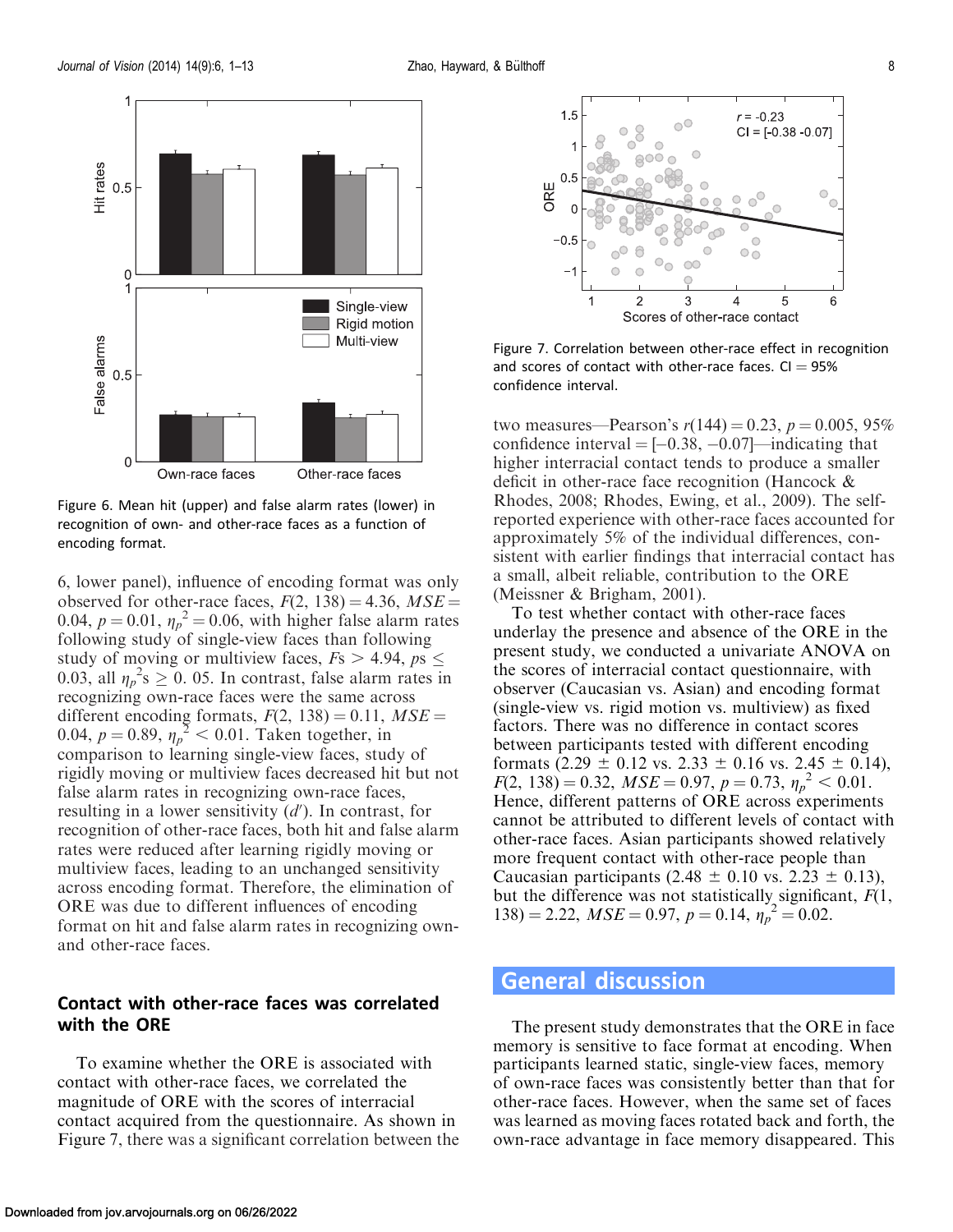elimination of ORE cannot be attributed to the motion dynamics, as learning multiview faces also eliminated the ORE. These findings indicate that whether memory of own-race faces is better than other-race faces is dependent on how faces are presented during learning.

Our results show both the robustness and the malleability of the ORE. On the one hand, the ORE could be reliably replicated when single-view faces were used, consistent with previous studies (Michel, Caldara, et al., [2006;](#page-11-0) Michel, Rossion et al., [2006](#page-11-0); Rhodes et al., [2010;](#page-11-0) Tanaka et al., [2004](#page-11-0)). On the other hand, the ORE disappeared when encoding faces moved rigidly or were displayed from multiple views. It has been shown that the ORE can be reduced or eliminated by manipulation of perceptual and sociocognitive factors, such as attention (Hills & Lewis, [2006](#page-10-0)), facial emotion (Ackerman et al., [2006](#page-10-0)), training (McKone et al., [2007\)](#page-11-0), and motivation for face individuation (Hugenberg et al., [2007\)](#page-10-0). The present study indicates that the ORE can be eliminated without altering interracial contact or manipulating motivation to individuate other-race faces. In addition, most studies that have reported the elimination of ORE only tested Caucasian participants, which diminishes the generalizability of their findings. We demonstrate the malleability of the ORE for both Asian and Caucasian observers.

What is the underlying mechanism for the influence of encoding format on the ORE? Differences in contact, in motivation for individuating other-race faces, and in holistic face processing have been assumed to underlie the ORE. The present data could not be readily accounted for by the first two hypotheses. The level of interracial contact was correlated with the magnitude of ORE for individual participants, consistent with prior studies (Hancock & Rhodes, [2008](#page-10-0); Meissner & Brigham, [2001\)](#page-11-0). However, we found no difference in interracial contact between participants who exhibited an ORE (after learning single-face faces) and those who did not (after learning moving or multiview faces). This result rules out the possibility that more experience with other-race faces, rather than encoding format, led to the disappearance of the ORE.

The absence of an ORE cannot be attributed to increased motivation to individuate other-race faces either. In comparison to the single-view condition, neither the moving nor the multiview condition can be expected to shift participants' attention to either category- or identity-diagnostic face information. Furthermore, even if these conditions encouraged participants to attend more to identity-diagnostic facial aspects, the categorization-individuation hypothesis should predict an improvement in face memory. This was not the case in our study. Alternatively, it may be argued that categorization processes dominated the encoding of moving or multiview faces, which would remove the own-race advantage in memory. But there

is no reason to expect such a categorization strategy for moving or multiview faces but not for single-view faces. Note that even when participants are explicitly asked to categorize the race of faces, they still show an ORE (Rhodes, Locke, et al., [2009\)](#page-11-0). Therefore, we argue that the effect of encoding format on the ORE is not mediated by face individuation/categorization.

The present study is consistent with the holistic processing hypothesis for the ORE. According to this hypothesis, the own-race advantage is supported by stronger holistic processing for own-race than otherrace faces (DeGutis, Mercado, et al., [2013](#page-10-0); Michel, Caldara, et al., [2006](#page-11-0); Michel, Rossion, et al., [2006](#page-11-0); Tanaka et al., [2004](#page-11-0)). Therefore, when faces are processed holistically, as has been demonstrated for single-view faces (Maurer et al., [2002](#page-11-0); McKone, [2008](#page-11-0)), an ORE is expected. However, when faces are processed in a more analytic manner, as observed for rigidly moving faces (Xiao et al., [2012](#page-12-0)), the ORE should be reduced or eliminated. In addition, if ownrace faces are processed more holistically (Michel, Caldara, et al., [2006](#page-11-0); Tanaka et al., [2004](#page-11-0)), whereas other-race faces are processed more analytically (Nakabayashi et al., [2012;](#page-11-0) Rhodes et al., [1989;](#page-11-0) Tanaka et al., [2004\)](#page-11-0), feature-based face processing should impair memory of own-race faces more than other-race faces. Our data are in good accordance with this prediction.

One concern is that the presence and absence of the ORE may be dependent on whether encoding and test faces are shown in the same format (Experiment 1) or in different formats (Experiments 2 and 3). Although we did not manipulate face format at test, the mismatch between encoding and test formats cannot readily account for our data. If consistency between encoding and test affects face recognition, it should affect recognition of own- and other-race faces similarly, which was not the case in our study. Moreover, neither empirical studies nor theoretical accounts of the ORE are consistent with the idea that a mismatch between encoding and test face formats would eliminate the ORE. Butcher et al. [\(2011\)](#page-10-0) have shown that following study of single-view faces, recognition of moving faces was not different from recognition of static faces, for both own- and other-race faces. Other studies have also showed no influence of test face format on the ORE (Hayward et al., [2008;](#page-10-0) Nakabayashi et al., [2012\)](#page-11-0). It is therefore unlikely that testing moving faces in our study would lead to an ORE whereas testing singleview faces would not. In line with these empirical findings, most if not all theories of ORE assume that the ORE occurs at the encoding stage rather than the test stage (Hayward et al., [2013;](#page-10-0) Hugenberg et al., [2010](#page-10-0); Levin, [2000](#page-11-0); Michel, Rossion, et al., [2006](#page-11-0); Rhodes et al., [2006;](#page-11-0) Rhodes et al., [1989](#page-11-0); Sporer, [2001;](#page-11-0) Tanaka et al., [2004;](#page-11-0) Valentine, [1991;](#page-11-0) Walker & Tanaka, [2003\)](#page-12-0). Our results are consistent with these theories. There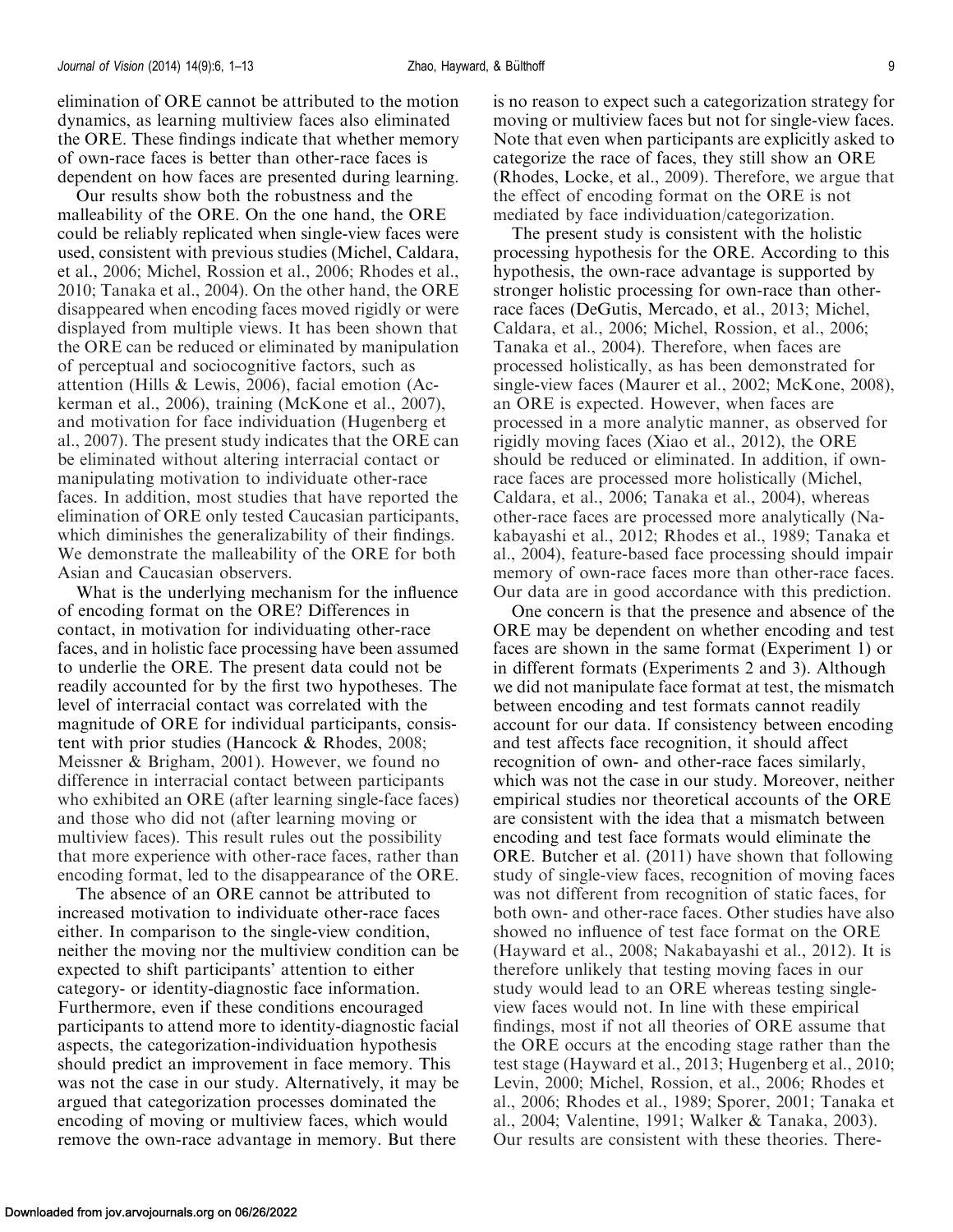fore, in our view the elimination of the ORE seen here was unlikely due to the mismatch between encoding and test face format.

Viewpoint change between learning and test faces cannot account for our data either. Schwaninger and Yang ([2011\)](#page-11-0) found an ORE in Caucasian participants even when learning and test viewpoints differed by  $90^{\circ}$ (i.e., learning front view, test profile view), indicating that viewpoint change cannot eliminate the ORE. Moreover, the presence/absence of an ORE was independent of viewpoint change (i.e., between test view and the nearest learning view), which was  $15^{\circ}$ ,  $5^{\circ}$ , and  $15^{\circ}$  for our Experiments 1–3 respectively.

Multiview and rigidly moving faces showed equivalent face memory performance (see [Figure 5](#page-6-0)), suggesting that these face formats affect face encoding similarly. To form a consistent face representation for moving faces, participants may pay attention to the correspondence of facial features across different face views. Xiao et al. [\(2012](#page-12-0)) have proposed that such feature-based face encoding may be also possible when multiple face views are presented in coherent order with short a ISI (e.g., less than 300 ms). Under these circumstances, one face view would still be a strong cue to predict and therefore facilitate attention to the corresponding face features in the subsequent view. We followed these suggestions to induce feature-based encoding in the multiview condition. Therefore, the elimination of the ORE is probably due to featurebased encoding for rigidly moving and multiview faces.

Similar to learning rigidly moving or multiview faces, learning inverted faces also reduces the ORE. The ORE is usually observed after encoding upright faces but not after encoding inverted faces (Crookes, Favelle, & Hayward, [2013;](#page-10-0) Hancock & Rhodes, [2008](#page-10-0); Rhodes et al., [2006](#page-11-0); Rhodes et al., [1989](#page-11-0)). Face inversion also impairs own-race face recognition more than other-race face recognition (Hancock & Rhodes, [2008;](#page-10-0) Rhodes et al., [1989\)](#page-11-0). Nonetheless, whether face inversion disrupts holistic processing or decreases the efficiency of all aspects of face processing remains in debate (McKone & Yovel, [2009;](#page-11-0) Rhodes, Brake, & Atkinson, [1993](#page-11-0); Rossion, [2008](#page-11-0); Sekuler et al., [2004](#page-11-0)). Therefore, although face inversion also reduces the ORE as observed in our study, whether these influences are mediated by the same underlying processes remains to be elucidated.

Rigid and elastic facial motion seem to have different influences on other-race face memory. We found no ORE for rigidly moving faces, whereas Butcher et al. ([2011\)](#page-10-0) report an ORE for elastically moving faces (i.e., speaking). These seemingly discrepant results might be reconciled according to the holistic processing account of ORE. Whereas rigid motion abolishes the composite face effect, elastic motion only reduces, but does not eliminate, this holistic processing effect (Xiao et al.,

[2012;](#page-12-0) Xiao, Quinn, Ge, & Lee, [2013](#page-12-0)). Assuming that holistic processing plays a key role in eliciting the ORE (DeGutis, Mercado, et al., [2013;](#page-10-0) Michel, Rossion, et al., [2006;](#page-11-0) Tanaka et al., [2004\)](#page-11-0), the spared holistic processing in encoding elastically moving faces might still be able to elicit the ORE. In contrast, the stronger feature-based encoding for rigidly moving faces removes the advantage in processing own-race faces, eliminating the ORE. This speculation might also account for the ORE observed in field studies mentioned earlier (Brigham et al., [1982;](#page-10-0) Platz & Hosch, [1988;](#page-11-0) Wright et al., [2001](#page-12-0)), as facial motion in real-life situations is predominantly elastic (e.g., talking, smiling, etc.).

Do holistic and featural processing also underlie the influence of contact or face individualization on the ORE? Recent studies suggest that it is possible. McKone et al. ([2007\)](#page-11-0) have shown that familiarization with other-race faces via training diminishes the ORE. More importantly, they found that holistic processing for observers trained with other-race faces was similar to that for own-race faces. This result suggests that the improvement of holistic processing may underlie the reduction of ORE via contact with other-race faces. The categorization-individualization hypothesis also proposes that face individuation may be implemented by selectively attending to identity-diagnostic characteristics such as configural information (Hugenberg et al., [2010,](#page-10-0) p. 1170). In this sense, face individuation is conceptually equivalent to holistic (configural) processing (Maurer et al., [2002](#page-11-0)). Bukach et al. ([2012](#page-10-0)) have recently demonstrated that more individuating experiences with other-race faces lead to a smaller difference between holistic processing for own- and other-race faces, providing further evidence to support the view that more attention to face individuation may be associated with stronger holistic face processing. Future research is needed to directly address whether face individuation at encoding promotes holistic face processing, which would help specify what kind of perceptual process underlies the influence of face individuation on the ORE.

In conclusion, the ORE observed after encoding single-view faces disappeared after learning faces in rigid motion or displayed from multiple viewpoints. The influence of encoding format is consistent with the hypothesis that the ORE is grounded upon the relative involvement of holistic face processing and cannot be attributed to either contact with or motivation to individuate other-race faces. Thus, whereas previous studies using single-view, static faces have emphasized the robustness of the ORE in face memory, the present study highlights its malleability in generalization to different face learning conditions. Relative engagement of holistic and featural processing at encoding probably underlies this malleability of ORE in face memory.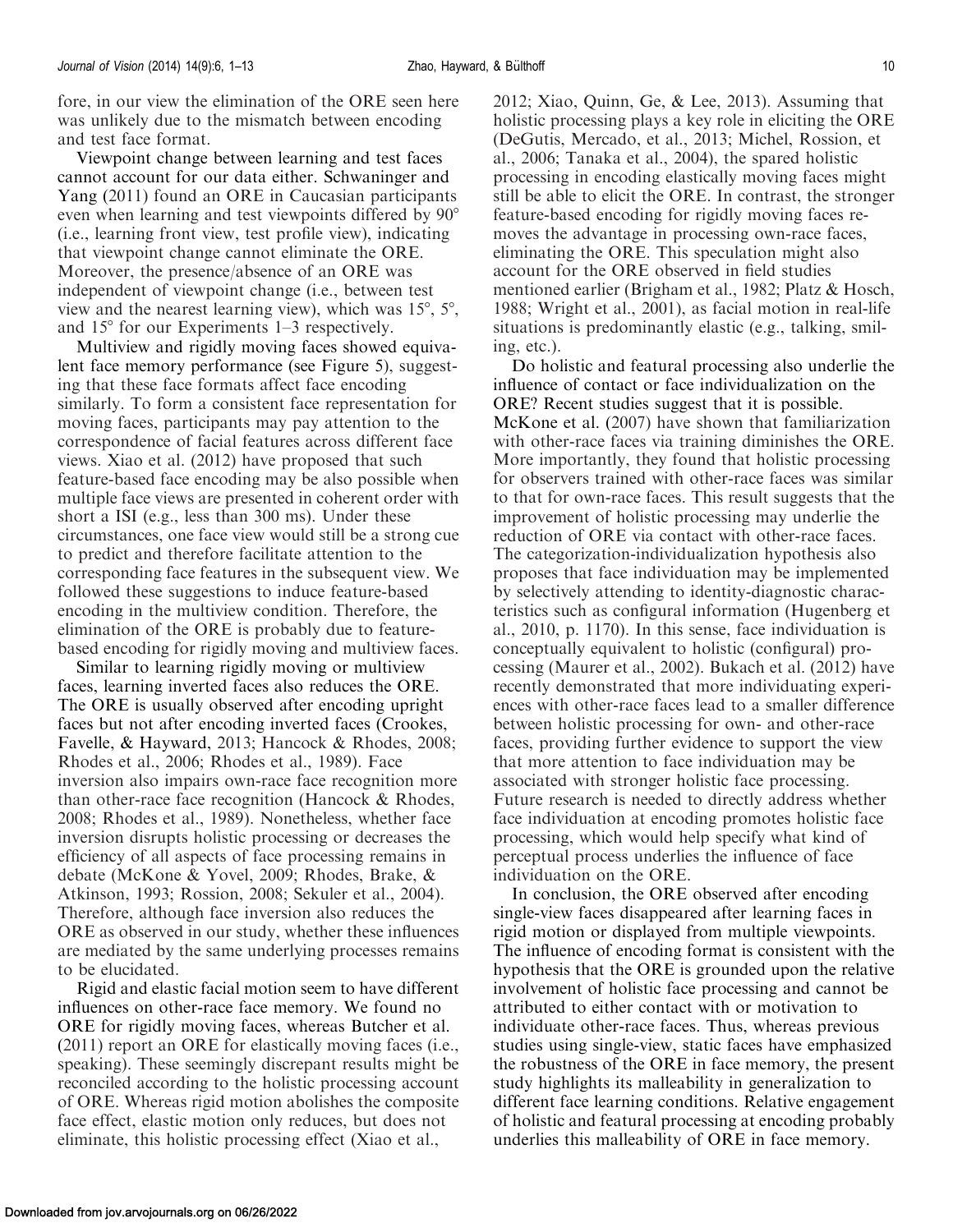<span id="page-10-0"></span>Keywords: face memory, face recognition, other-race effect, holistic processing, encoding

# Acknowledgments

This study was supported by the Max Planck Society. Part of this study was also supported by grants from the Hong Kong Research Grants Council to WGH (HKU 7440/08H and HKU 7449/11H). We would like to thank Matt Oxner for assistance with data collection. Part of this study was presented at the 2013 annual workshop on Object Perception, Attention, and Memory (OPAM 2013), Toronto, Canada.

Commercial relationships: None

Corresponding author: Mintao Zhao; Isabelle Bülthoff. Email: Mintao.Zhao@tuebingen.mpg.de; Isabelle. Buelthoff@tuebingen.mpg.de.

Address: Department of Human Perception, Cognition, and Action, Max Planck Institute for Biological Cybernetics, Tübingen, Germany.

# References

- Ackerman, J. M., Shapiro, J. R., Neuberg, S. L., Kenrick, D. T., Becker, D. V., Griskevicius, V., & Schaller, M. (2006). They all look the same to me (unless they're angry)—From out-group homogeneity to out-group heterogeneity. Psychological Science, 17, 836–840.
- Blanz, V., & Vetter, T. (1999). A morphable model for the synthesis of 3D faces. In W. Waggenspack  $(Ed.)$ , Proceedings of SIGGRAPH'99 (pp. 187–194). New York: ACM Press.
- Brigham, J. C., Maass, A., Snyder, L. D., & Spaulding, K. (1982). Accuracy of eyewitness identifications in a field setting. Journal of Personality and Social Psychology, 42, 673–681.
- Brigham, J. C., & Malpass, R. S. (1985). The role of experience and contact in the recognition of faces of own-race and other-race persons. Journal of Social Issues, 41, 139–155.
- Bukach, C. M., Cottle, J., Ubiwa, J., & Miller, J. (2012). Individuation experience predicts other-race effects in holistic processing for both Caucasian and Black participants. Cognition, 123, 319–324.
- Butcher, N., Lander, K., Fang, H., & Costen, N. (2011). The effect of motion at encoding and retrieval for same- and other-race face recognition. British Journal of Psychology, 102, 931–942.
- Christie, F., & Bruce, V. (1998). The role of dynamic information in the recognition of unfamiliar faces. Memory & Cognition, 26, 780-790.
- Cohen, J. (1988). Statistical power analysis for the behavioral sciences (2nd ed.). Hillsdale, NJ: Erlbaum.
- Crookes, K., Favelle, S., & Hayward, W. G. (2013). Holistic processing for other-race faces in Chinese participants occurs for upright but not inverted faces. Frontiers in Psychology, 4:29, doi:10.3389/ fpsyg.2013.00029.
- de la Rosa, S., Giese, M., Bülthoff, H. H., & Curio, C. (2013). The contribution of different cues of facial movement to the emotional facial expression adaptation aftereffect. Journal of Vision, 13(1):23, 1–15, http://www.journalofvision.org/content/13/1/ 23, doi:10.1167/13.1.23. [[PubMed](http://www.ncbi.nlm.nih.gov/pubmed/23335323)] [[Article\]](http://www.journalofvision.org/content/13/1/23.long)
- DeGutis, J., Mercado, R. J., Wilmer, J., & Rosenblatt, A. (2013). Individual differences in holistic processing predict the own-race advantage in recognition memory. PLoS ONE, 8(4), e58253, doi:10. 1371/journal.pone.0058253.
- DeGutis, J., Wilmer, J., Mercado, R. J., & Cohan, S. (2013). Using regression to measure holistic face processing reveals a strong link with face recognition ability. Cognition, 126, 87–100.
- Hancock, K. J., & Rhodes, G. (2008). Contact, configural coding and the other-race effect in face recognition. British Journal of Psychology, 99, 45– 56.
- Hayward, W. G., Crookes, K., & Rhodes, G. (2013). The other-race effect: Holistic coding differences and beyond. Visual Cognition, 21, 1224–1247.
- Hayward, W. G., Rhodes, G., & Schwaninger, A. (2008). An own-race advantage for components as well as configurations in face recognition. Cognition, 106, 1017–1027.
- Hills, P. J., & Lewis, M. B. (2006). Reducing the ownrace bias in face recognition by shifting attention. Quarterly Journal of Experimental Psychology, 59, 996–1002.
- Hugenberg, K., Miller, J., & Claypool, H. M. (2007). Categorization and individuation in the cross-race recognition deficit: Toward a solution to an insidious problem. Journal of Experimental Social Psychology, 43, 334–340.
- Hugenberg, K., Young, S. G., Bernstein, M. J., & Sacco, D. F. (2010). The categorization-individuation model: An integrative account of the otherrace recognition deficit. Psychological Review, 117, 1168–1187.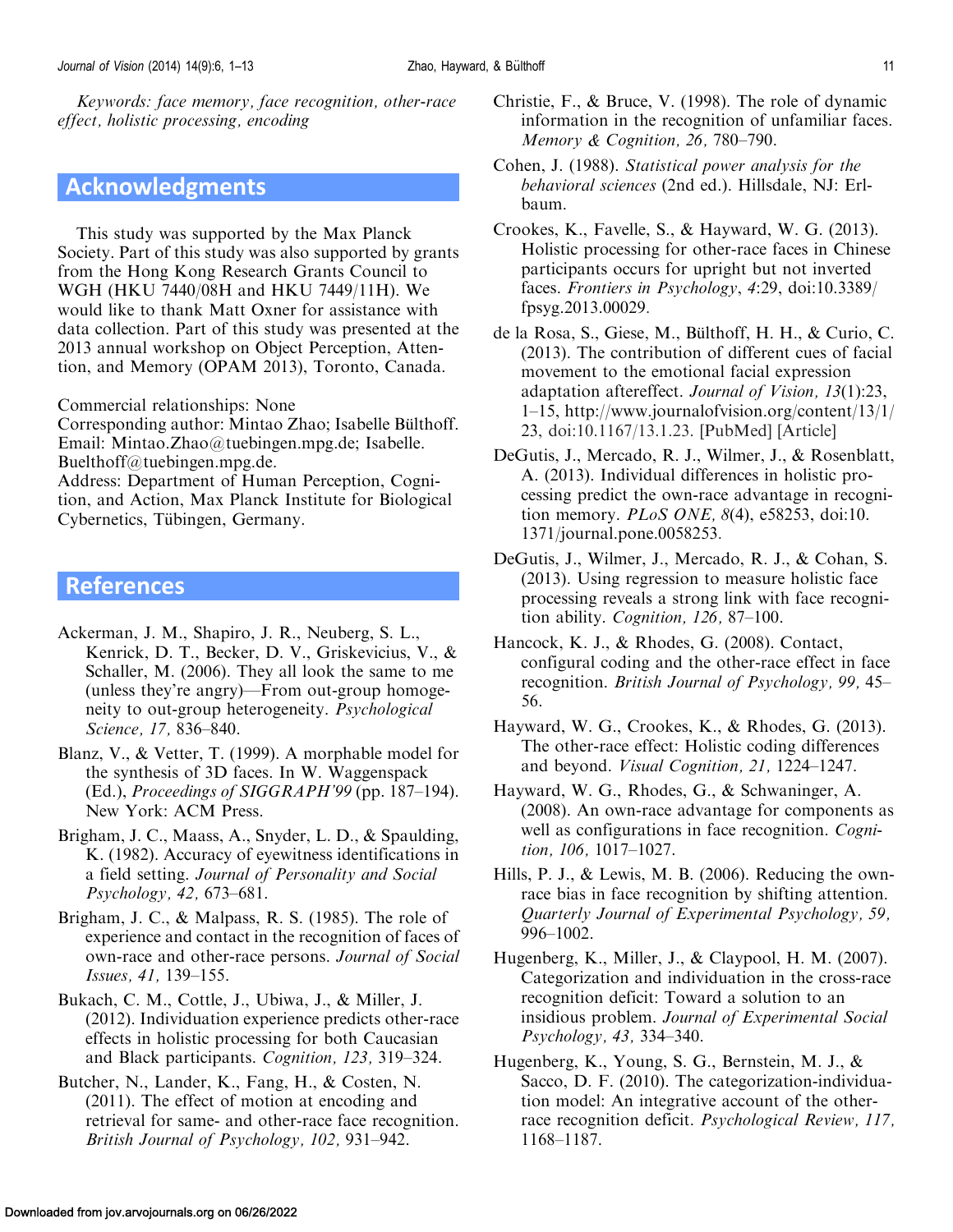- <span id="page-11-0"></span>Lander, K., & Bruce, V. (2003). The role of motion in learning new faces. *Visual Cognition*, 10, 897–912.
- Levin, D. T. (2000). Race as a visual feature: Using visual search and perceptual discrimination tasks to understand face categories and the cross-race recognition. Journal of Experimental Psychology: General, 129, 559–574.
- Maurer, D., Le Grand, R., & Mondloch, C. J. (2002). The many faces of configural processing. Trends in Cognitive Sciences, 6, 255–260.
- McKone, E. (2008). Configural processing and face viewpoint. Journal of Experimental Psychology: Human Perception and Performance, 34, 310–327.
- McKone, E., Brewer, J. L., MacPherson, S., Rhodes, G., & Hayward, W. G. (2007). Familiar other-race faces show normal holistic processing and are robust to perceptual stress. Perception, 36, 224–248.
- McKone, E., & Yovel, G. (2009). Why does pictureplane inversion sometimes dissociate perception of features and spacing in faces, and sometimes not? Toward a new theory of holistic processing. Psychonomic Bulletin & Review, 16, 778–797.
- Meissner, C. A., & Brigham, J. C. (2001). Thirty years of investigating the own-race bias in memory for faces: A meta-analytic review. Psychology, Public Policy, and Law, 7, 3–35.
- Michel, C., Caldara, R., & Rossion, B. (2006). Samerace faces are perceived more holistically than other-race faces. Visual Cognition, 14, 55–73.
- Michel, C., Rossion, B., Han, J., Chung, C. S., & Caldara, R. (2006). Holistic processing is finely tuned for faces of one's own race. Psychological Science, 17, 608–615.
- Nakabayashi, K., Lloyd-Jones, T. J., Butcher, N., & Liu, C. H. (2012). Independent influences of verbalization and race on the configural and featural processing of faces: A behavioral and eye movement study. Journal of Experimental Psychology: Learning, Memory and Cognition, 38, 61–77.
- O'Toole, A. J., Roark, D. A., & Abdi, H. (2002). Recognizing moving faces: A psychological and neural synthesis. Trends in Cognitive Sciences, 6, 261–266.
- Platz, S. J., & Hosch, H. M. (1988). Cross-racial ethnic eyewitness identification: A field-study. Journal of Applied Social Psychology, 18, 972–984.
- Rhodes, G., Brake, S., & Atkinson, A. P. (1993). What is lost in inverted faces. Cognition, 47, 25–57.
- Rhodes, G., Ewing, L., Hayward, W. G., Maurer, D., Mondloch, C. J., & Tanaka, J. W. (2009). Contact and other-race effects in configural and component

processing of faces. British Journal of Psychology, 100, 717–728.

- Rhodes, G., Hayward, W. G., & Winkler, C. (2006). Expert face coding: Configural and component coding of own-race and other-race faces. Psychonomic Bulletin & Review, 13, 499–505.
- Rhodes, G., Lie, H. C., Ewing, L., Evangelista, E., & Tanaka, J. W. (2010). Does perceived race affect discrimination and recognition of ambiguous-race faces? A test of the sociocognitive hypothesis. Journal of Experimental Psychology: Learning, Memory and Cognition, 36, 217–223.
- Rhodes, G., Locke, V., Ewing, L., & Evangelista, E. (2009). Race coding and the other-race effect in face recognition. Perception, 38, 232–241.
- Rhodes, G., Tan, S., Brake, S., & Taylor, K. (1989). Expertise and configural coding in face recognition. British Journal of Psychology, 80, 313–331.
- Richler, J. J., Cheung, O. S., & Gauthier, I. (2011). Holistic processing predicts face recognition. Psychological Science, 22, 464–471.
- Rossion, B. (2008). Picture-plane inversion leads to qualitative changes of face perception. Acta Psychologica, 128, 274–289.
- Sangrigoli, S., Pallier, C., Argenti, A. M., Ventureyra, V. A. G., & de Schonen, S. (2005). Reversibility of the other-race effect in face recognition during childhood. Psychological Science, 16, 440–444.
- Schwaninger, A., & Yang, J. S. (2011). The application of 3D representations in face recognition. Vision Research, 51, 969–977.
- Sekuler, A. B., Gaspar, C. M., Gold, J. M., & Bennett, P. J. (2004). Inversion leads to quantitative, not qualitative, changes in face processing. Current Biology, 14, 391–396.
- Snodgrass, J. G., & Corwin, J. (1988). Pragmatics of measuring recognition memory—Applications to dementia and amnesia. Journal of Experimental Psychology: General, 117, 34–50.
- Sporer, S. L. (2001). Recognizing faces of other ethnic groups—An integration of theories. Psychology, Public Policy, and Law, 7, 36–97.
- Tanaka, J. W., Kiefer, M., & Bukach, C. M. (2004). A holistic account of the own-race effect in face recognition: Evidence from a cross-cultural study. Cognition, 93, B1–B9.
- Tanaka, J. W., & Pierce, L. J. (2009). The neural plasticity of other-race face recognition. Cognitive Affective & Behavioral Neuroscience, 9, 122–131.
- Valentine, T. (1991). A unified account of the effects of distinctiveness, inversion, and race in face recogni-